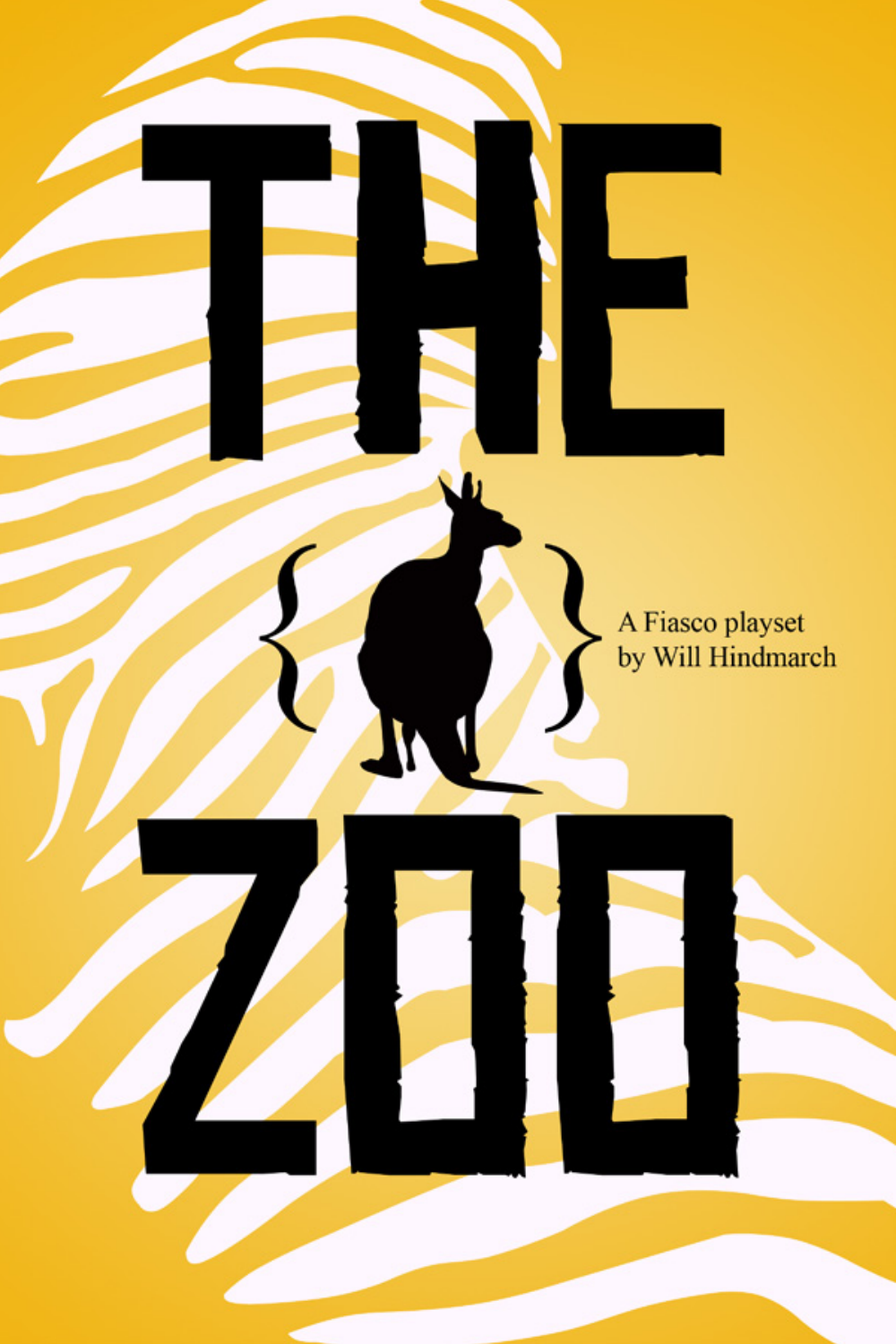# wh02 The Zoo

#### **CREDITS**

Written by Will Hindmarch

Edited by Steve Segedy

The Zoo was Playset of the Month, December 2011.

### BOILERPLATE

This playset is an accessory for the *Fiasco* role-playing game by Bully Pulpit Games.

This playset is copyright 2011 by Will Hindmarch. *Fiasco* is copyright 2009 by Jason Morningstar. All rights are reserved.

For more information about *Fiasco* or to download other playsets and materials, visit [www.bullypulpitgames.com](http://www.bullypulpitgames.com).

If you'd like to create your own playset or other *Fiasco*-related content, we'd like to help. Write us a[t info@bullypulpitgames.com.](mailto:%20info%40bullypulpitgames.com?subject=)



"When you play, play *hard*." - Theodore Roosevelt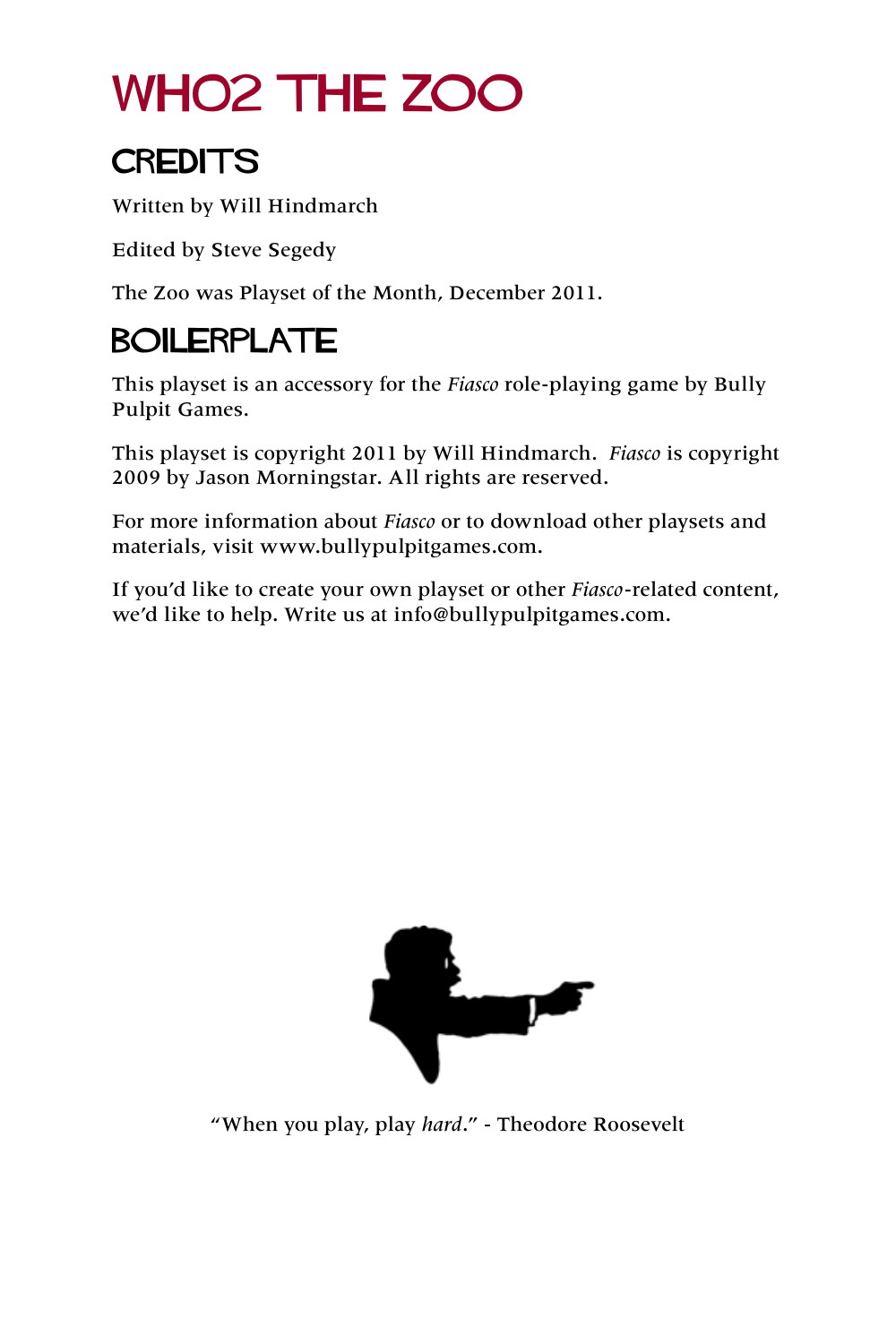# THE SCORE

#### Go to the Zoo

The Brookmarket Zoo was a world-class institution, visited by locals and travelers alike. In the late 20th century, it was an iconic zoo, admired and beloved. Its animals were content, its visitors happy, its staff respected. Chairman of the Zoo Board, D.E. Hitchcock IV, welcomed people to the grounds with beaming pride, as his father had for a generation before.

Now, D.E. Hitchcock is dead. The community takes the zoo for granted. Attendance is down. The zoo withers.

The zoo keepers grow desperate. Money is tight. Other, more successful zoos in other cities sniff around the place, looking to take away animals and staff. A proposed expansion project might drum up new interest in the zoo... if the city approves the new zoning plan. But rumors persist that a multiplex is offering more money to buy up a chunk of the zoo land, displacing animals and staff forever.

Are these the last days of the Brookmarket Zoo? Or can someone with powerful ambition change things for the better?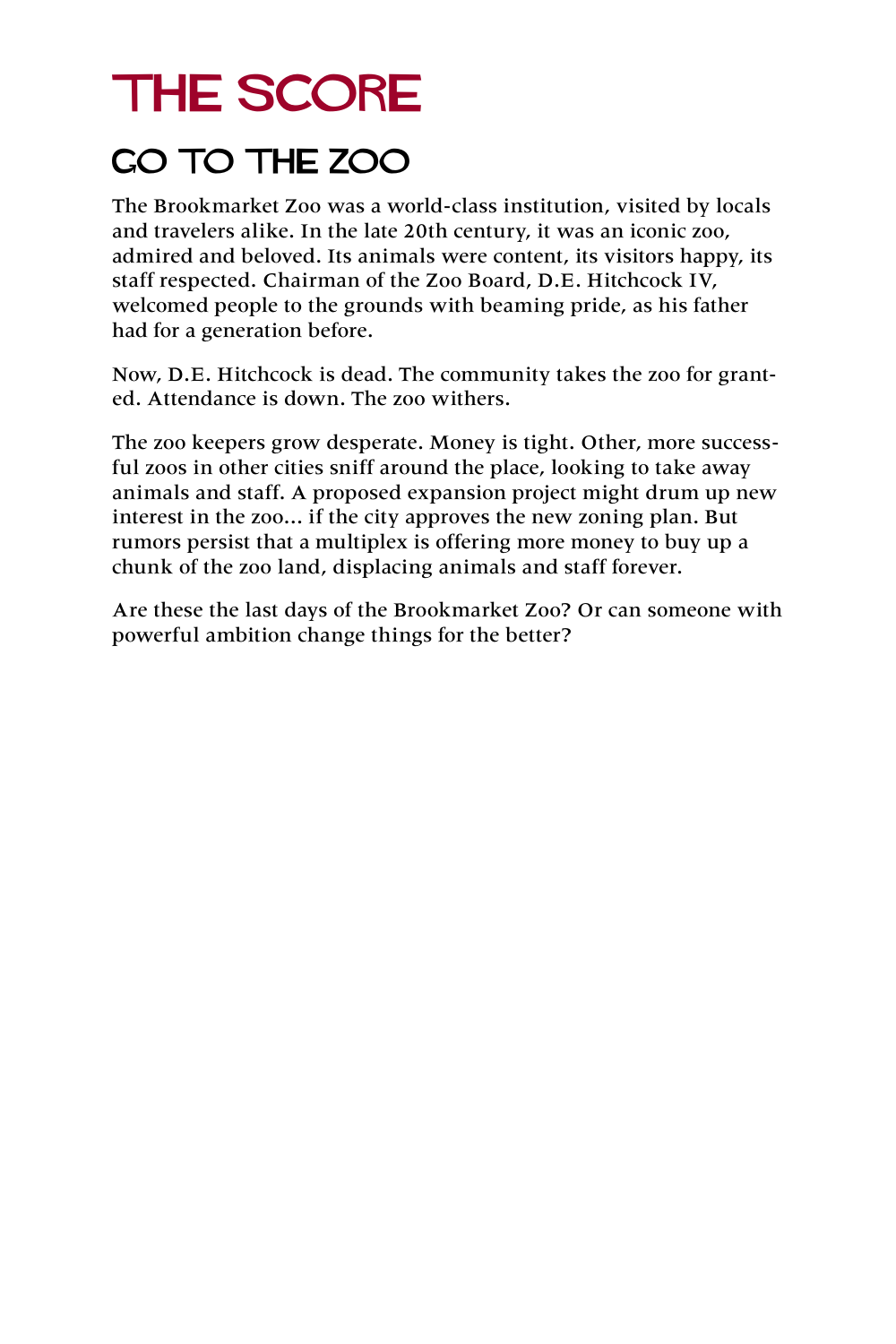# relationships...

### 1 Keepers

- $\lceil \cdot \rceil$  Small Mammals keeper and Reptile House keeper
- $\Gamma$  Dolphin trainer and seal trainer
- 3 Pachyderm Habitat keeper and Great Cats! Keeper
- $\left| \right\rangle$ : Ape Escape keeper and Monkeyland Keeper
- 5 Wolf Den keeper and Australian Excursion keeper
- **11 Rain Forest Adventure keeper and Safari Adventure keeper**

# 2 Zoo hierarchy

- $\lceil \cdot \rceil$  Board chairman and zoo custodian
- $\cdot$  Head of the department and former head of the department
- $\Gamma$  Passed over for promotions today
- $\left| \right|$  Senior Veterinarian and the new hire
- $\mathbb{E}$  Spokesperson and intern
- **11** Volunteers hired as scapegoats

## 3 Community

- $\lceil \cdot \rceil$  Animal-rights activists or sympathizers
- $\ddot{\cdot}$  Just elected to positions in the city's Parks Department
- $\overline{3}$  Neighbors to the zoo property
- $\boxed{\therefore}$  Voting members of the Zoo Community Board
- $\mathbb{E}$  Losing property in the new zoo-expansion project
- **1**: Zoo lover and zoo hater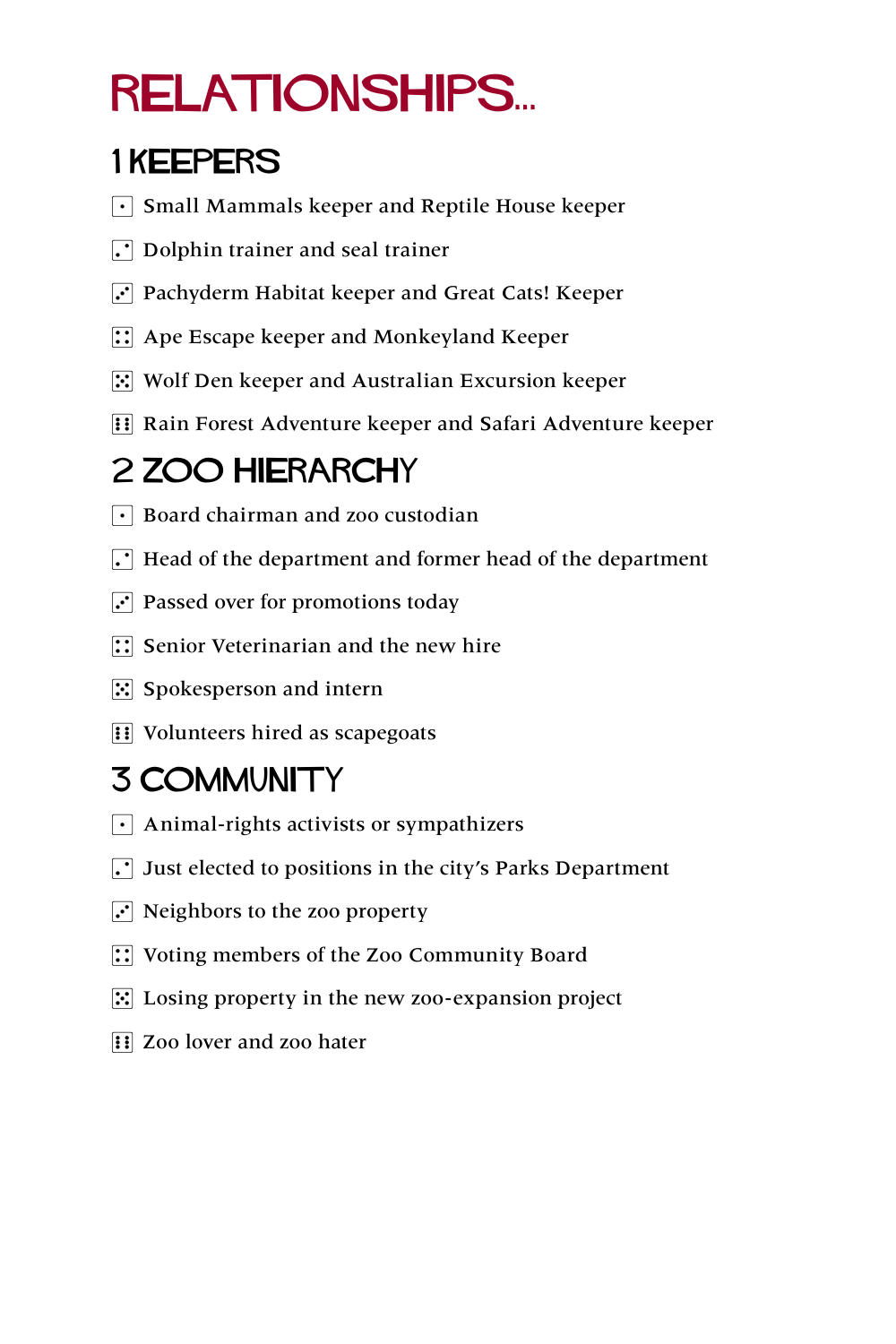#### 4 Romance

 $\lceil \cdot \rceil$  Spouses

- $\Gamma$  The nerd and the crush
- $\overline{3}$  Just a simple flirtation, right?
- $\left| \because \right|$  Want to get back together but don't want to say so
- $\mathbb{E}$  Just broke up
- **1** Divorced

## **5 ILLICIT**

- $\lceil \cdot \rceil$  The would-be thief and the one with the plan
- $\Gamma$  Betrayed by a common foe
- $\cdot$  The last two who know what really happened
- $\boxed{::}$  Partners in a fraud
- $\mathbb{F}$  The liar and the one with the evidence
- **1** Animal smugglers

### 6 The past

- $\lceil \cdot \rceil$  Estranged siblings
- $\cdot$  Haven't really spoken since the case was closed
- $\ddot{\cdot}$  Spotlighted in the same local newspaper article
- $\dddot{=}$  Last two reminders of the old zoo, before the renovations
- $\mathbb{E}$  Went to high school together
- **11** One rescued the other from the fire

# ...IN the Zoo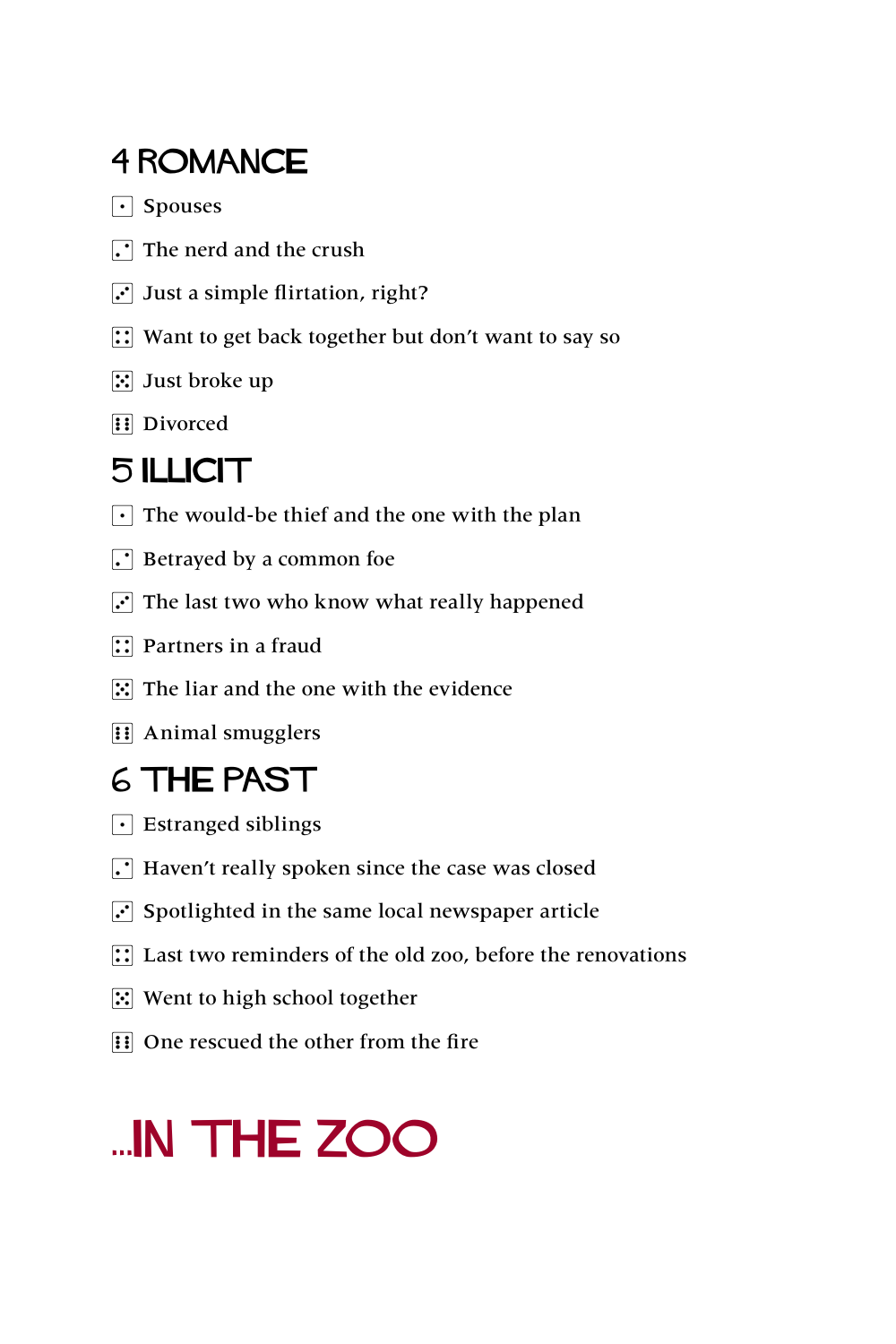# NEEDS...

### 1 TO GET IN

- $\lceil \cdot \rceil$  ... with the crew of the coolest exhibit in the zoo.
- $\Gamma$  ...to the Rain Forest Adventure after hours.
- $\ddot{\cdot}$  ...on the trip that's being planned.
- $\boxed{\therefore}$  ...with the looker on the rival exhibit staff.
- 5 …before it's too late to save the zoo.
- **11** ...to the Nocturnal House before anyone finds what's in there.

### 2 TO GET OUT

- $\cdot$  ... of the country with your prize.
- $\Gamma$  ... from under your debt to the zoo.
- 3 …from under the zoo's considerable debts.
- $\mathbb{R}$  ...with your pride intact.
- 5 …before anyone else gets wise.
- **11** ...once your favorite animal is secure.

## 3 To get away

- $\lceil \cdot \rceil$  ...with cutting corners.
- $\Gamma$  ...to a foreign country, where you can do real good.
- $\overline{3}$  ... just for a few days, maybe a week. Or even a month.
- $\mathbb{R}$  ... with your power play, in the long run.
- $\mathbb{E}$  ...by taking your show on tour.
- **11** ...to join another, better zoo.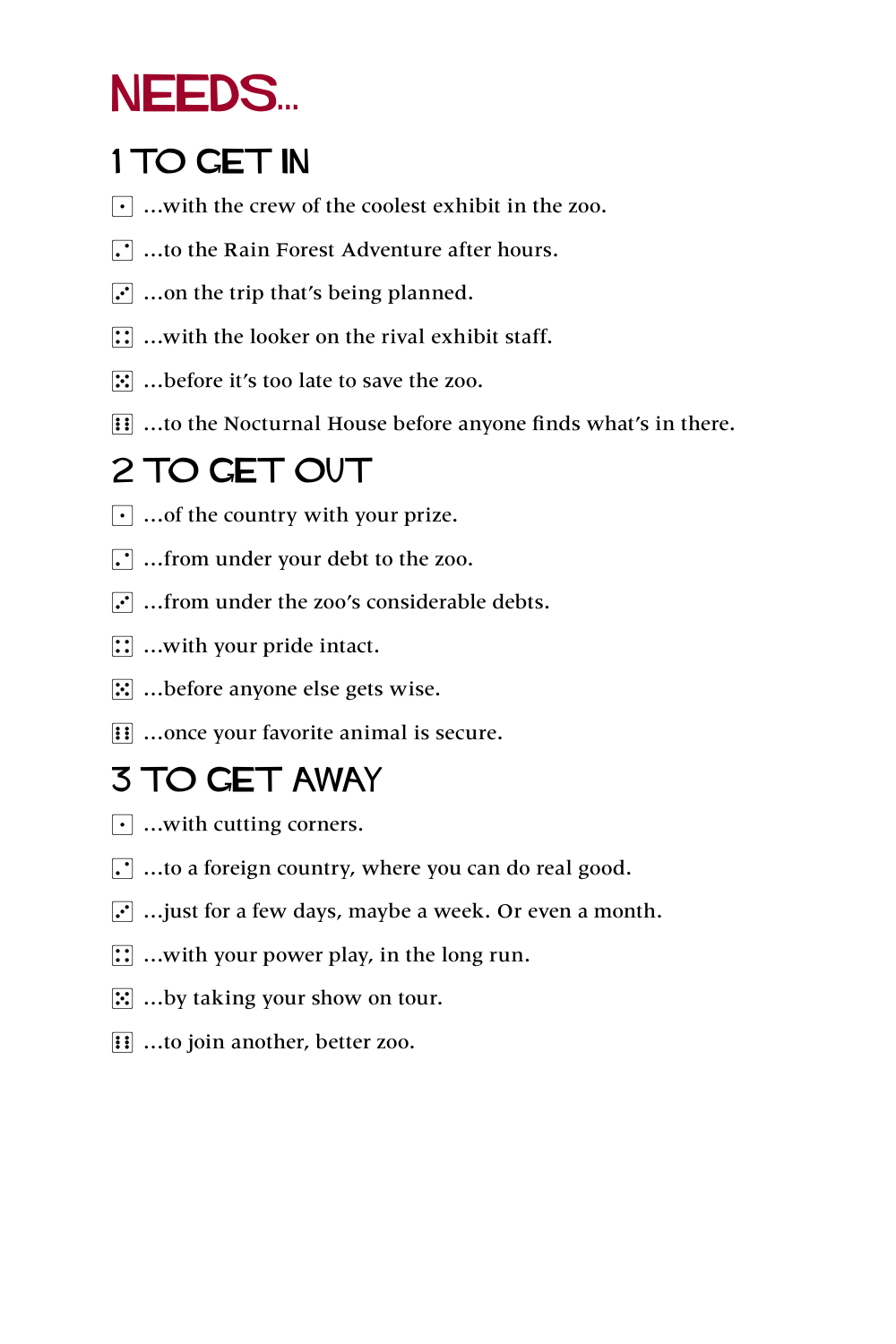### 4 To get respect

- $\lceil \cdot \rceil$  ... from the community, for a job well done.
- $\Gamma$  ... from the board, despite the mistakes.
- $\overline{3}$  ... from the International Zoological Society, who will understand.
- $\boxed{\therefore}$  ... from the one who left.
- **F.** ... from D.E. Hitchcock IV, even though he's dead.
- **11** ... from an animal, lest it turn on you.

#### 5 TO GET EVEN

- $\lceil \cdot \rceil$  ... with the board, for what they did.
- $\cdot$   $\cdot$  ... with the city, after all these years.
- $\ddot{\cdot}$  ...with an animal, whether it understands or not.
- $\left| \right|$  ...with a zoo keeper, who should've known better.
- 5 …with those monsters who let poor Buttons die.
- **11** ... in a way that the whole city will appreciate.

#### 6 To get control

- $\lceil \cdot \rceil$  ... over the exhibit.
- 2 …over yourself, for everyone's sake.
- $\ddot{\cdot}$  ... before everyone finds out you don't have it.
- $\boxed{\therefore}$  ... for just one day.
- $\mathbb{E}$  ... over an animal that refuses to be tamed.
- **11** ... over the whole zoo, at last.

# ...IN The Zoo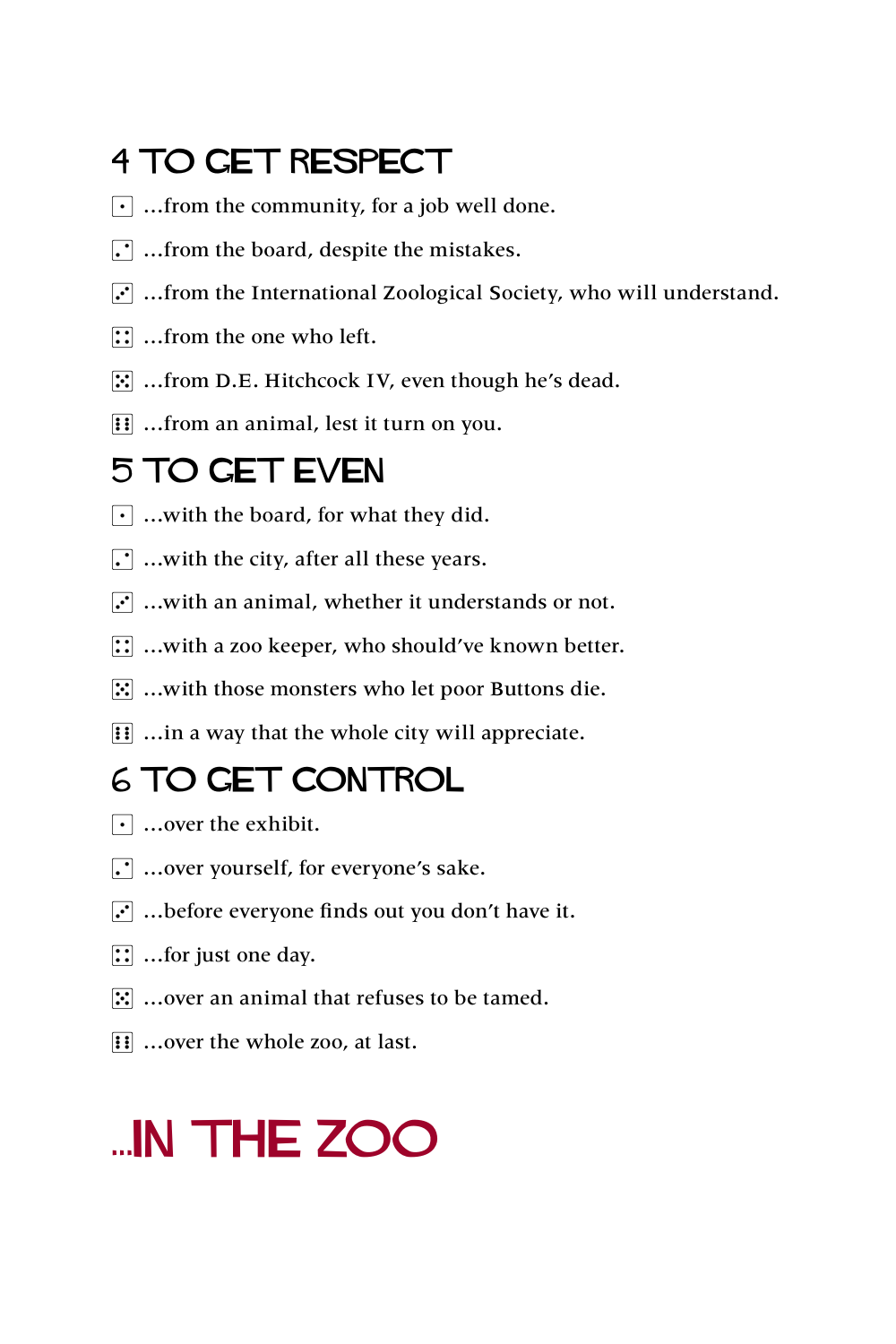# LOCATIONS...

#### 1 HABITATS

- $\lceil \cdot \rceil$  Reptile House
- $\Gamma$  Australian Excursion exhibit
- $\Gamma$  Ocean World exhibit
- $\boxed{\therefore}$  Penguin habitat
- $\mathbb{E}$  Bat cave
- **6** Grizzly habitat

### 2 GROUNDS

- $\lceil \cdot \rceil$  Funnel-cake stand
- Peacock Park
- $\boxed{\cdot}$  Fish Pond
- **1**: East Gate, locked
- $\boxed{\ddot{\cdot}}$  Under the broken security camera
- **6 Statue of zoo founder, Douglas E. Hitchcock III**

### 3 around town

- $\lceil \cdot \rceil$  City comptroller's office
- $\Gamma$  Train tunnel that runs behind the zoo
- $\overline{S}$  Town Hall meeting
- $\boxed{\therefore}$  Pre-dawn parking lot
- **F.** Rat-trap motel in Redbud Court
- **1** Jail cell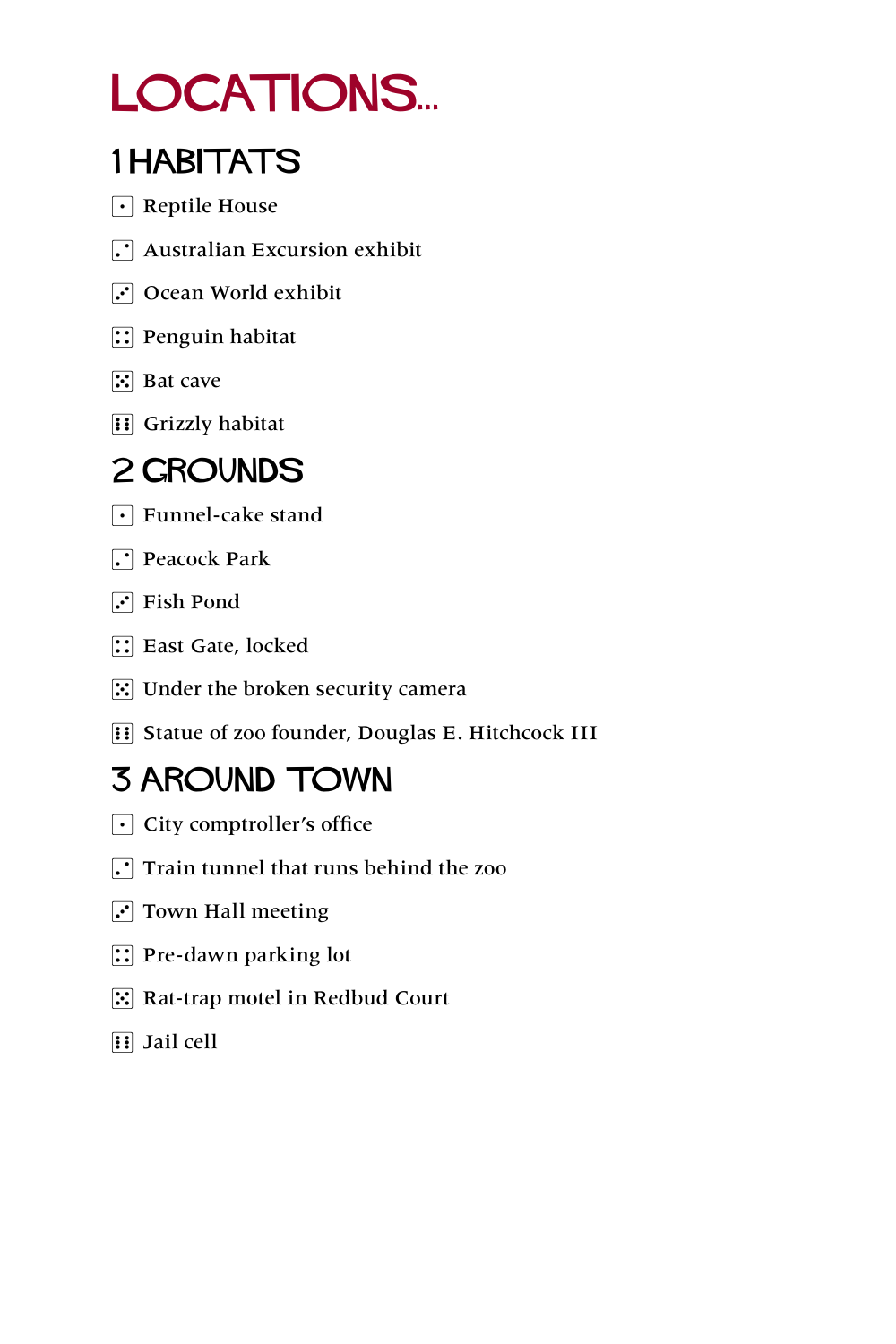#### 4 THE WILD

- $\lceil \cdot \rceil$  Australian outback
- $\Gamma$  South American rainforest
- $\overline{S}$  The veldt
- **::** Canadian Rockies
- $\mathbb{E}$  Underwater with the fishes
- $\boxed{ii}$  A desert, miles from anywhere

#### 5 AT HOME

- $\lceil \cdot \rceil$  Chairperson's house during a dinner party
- $\Gamma$  Whatever's left after the fire
- $\overline{3}$  Attic, behind the bookcase
- $\therefore$  Basement habitat nobody's supposed to know about
- $\boxed{5}$  Ill-kept, in-ground pool
- **11** Inside the old RV behind the garage

#### 6 behind the scenes

- $\lceil \cdot \rceil$  Inside the zoo's veterinary clinic
- $\Gamma$  Walk-in refrigerator full of lion food
- $\overline{3}$  Steam tunnels under the zoo grounds
- **1.** ... of the Rain Forest Adventure exhibit
- 5 …at the Small Mammal House
- **11** ... of the House of Birds

# ...at the zoo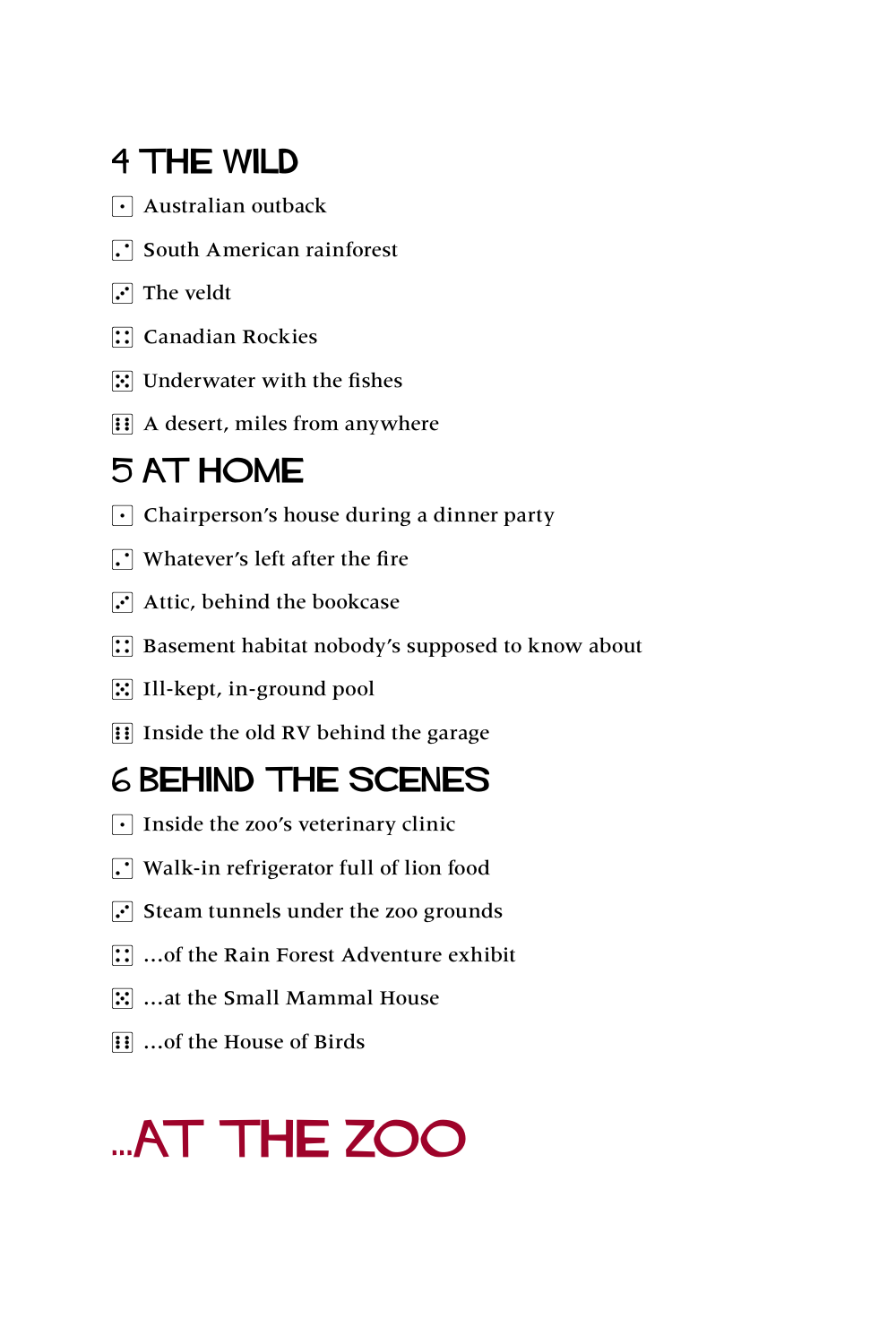# OBJECTS...

#### 1 animals

- $\lceil \cdot \rceil$  Underfed male lion
- $\Gamma$  Peacock, poisoned
- $\overline{S}$  Star dolphin of the show
- **1** Gorilla who knows sign language
- $\mathbb{E}$  One pissed-off ostrich
- **Fi** "It's a crocodile, not an alligator."

## 2 ADMINISTRATIVE

- 1 The *real* plans for the new zoo expansion
- $\Gamma$  Lease to the original zoo grounds
- 3 D.E. Hitchcock IV's Last Will
- $\therefore$  Flash drive with copies of the zoo's financial records
- $\mathbb{R}$  Bad photocopy of a lawsuit against the zoo
- **1** Smudged receipt

### 3 more animals

- $\lceil \cdot \rceil$  Second-oldest koala in North America
- $\Gamma$  Lioness that seems to be sleeping
- $\Gamma$  Polar bear with an electronic tag
- $\mathbb{R}$  Biggest python in the tri-state area
- $\mathbb{E}$  Betsy, an elephant with a paintbrush
- **Fill Half-a-dozen monkeys, all riled up**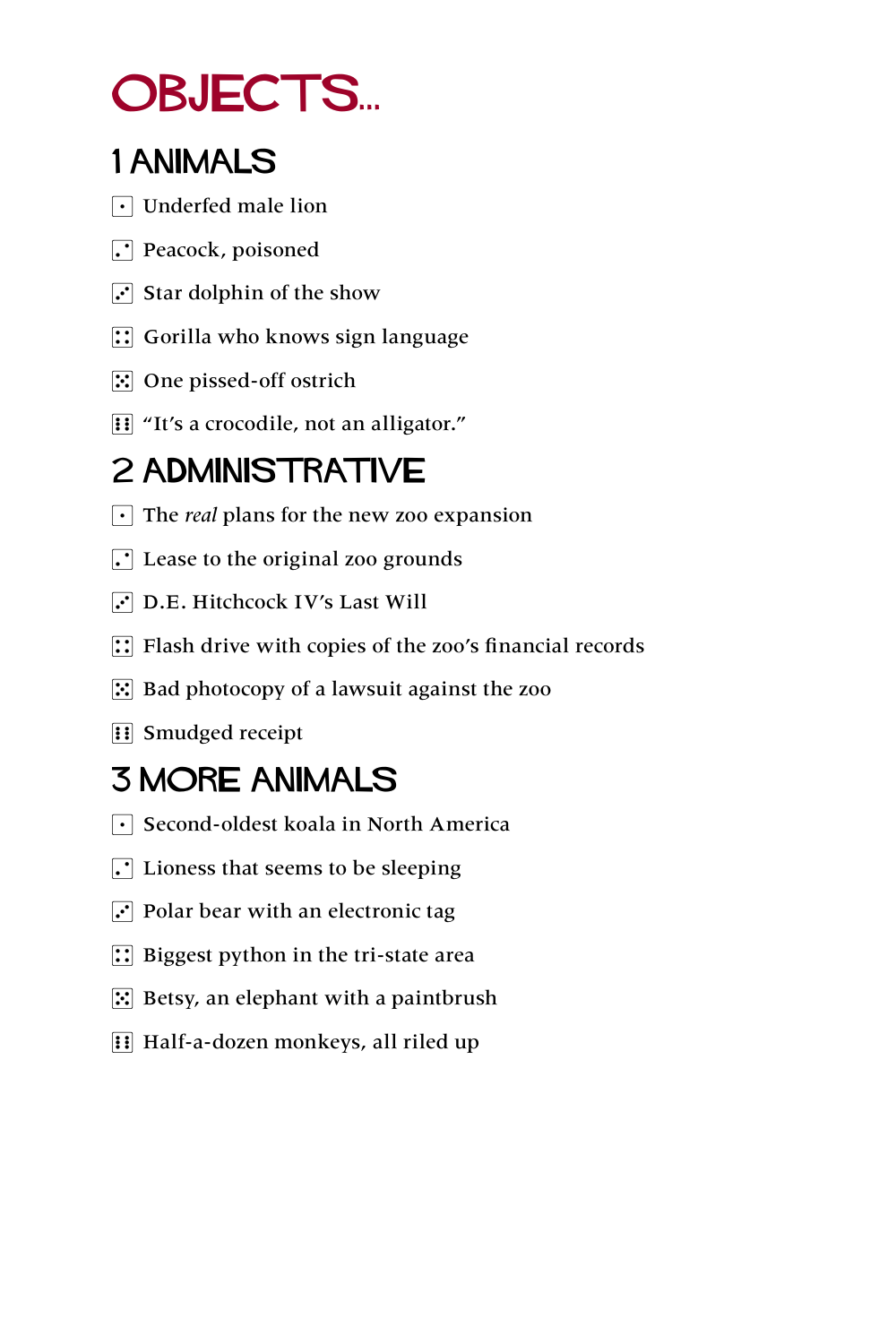#### 4 **SECRET**

- $\lceil \cdot \rceil$  Forged credentials
- $\Gamma$  Drunken voicemail message
- $\ddot{\cdot}$  Endangered animal, not where it should be
- $\boxed{::}$  One animal passed off as another
- $\mathbb{E}$  Video of an expedition that didn't go as planned
- **1** Ruined uniform

#### 5 lost and found

- $\lceil \cdot \rceil$  Wallet with a fake ID
- $\cdot$  Large wax sculpture of a leaping dolphin
- $\ddot{\cdot}$  Animal's toy, not where it should be
- $\boxed{\therefore}$  Camera full of incriminating photos
- $\mathbb{E}$  Keys on a broken chain
- $\left| \right|$  An empty cage

#### 6 still more animals

- $\lceil \cdot \rceil$  Dennis, a king cobra
- $\Gamma$  Ill-trained raptor without its hood
- $\ddot{\cdot}$  Beloved kangaroo, promised to a different zoo
- $\boxed{::}$  A fish worth \$120,000
- $\mathbb{E}$  Live mice meant for the Reptile House
- **11** Lenny and Marcus, giraffes on loan

# ...at the zoo